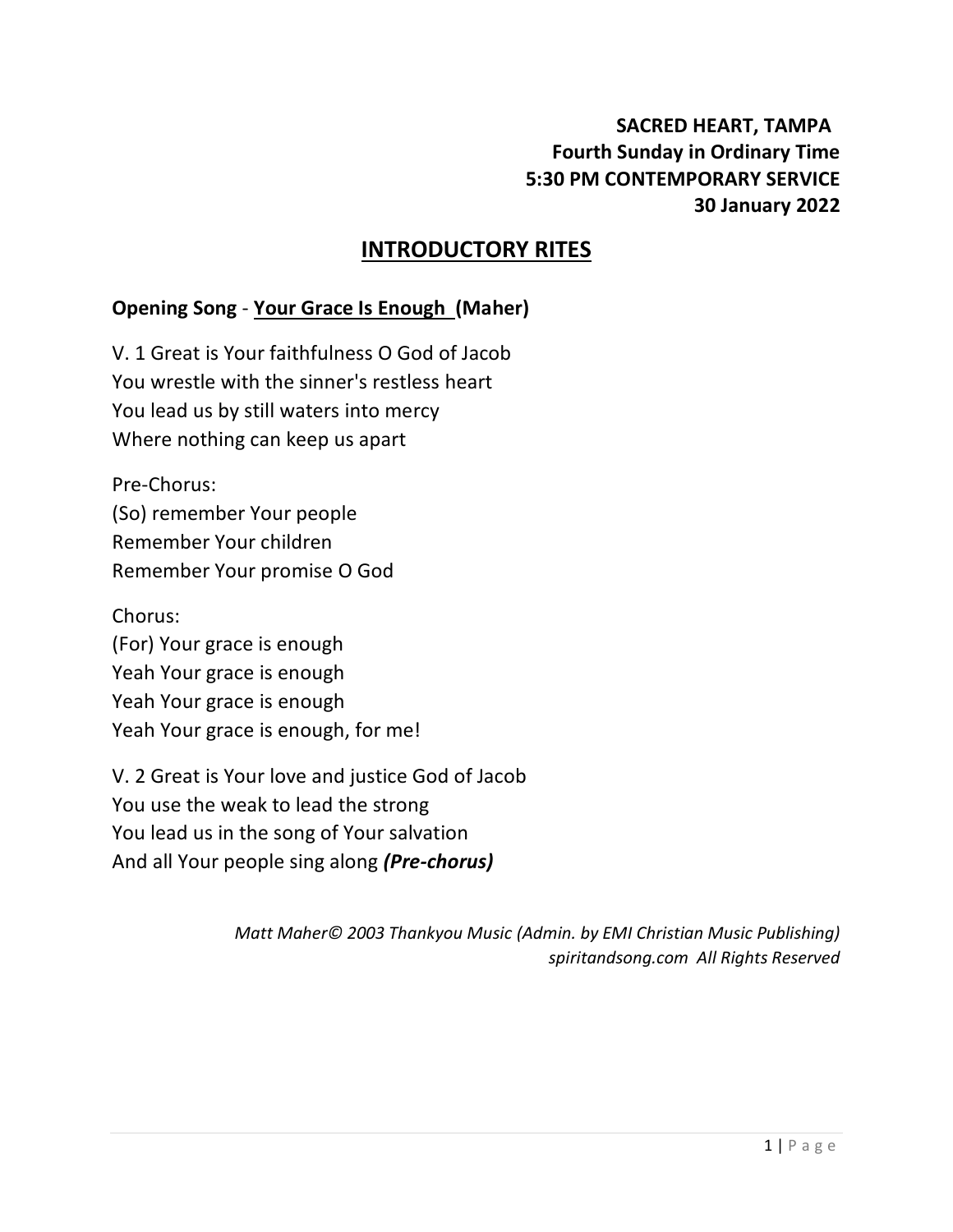# *Glory to God:* **Mass of a Joyful Heart** (Angrisano)

### **Glory to God in the highest, and on earth, peace to people of good will!**

We praise you, we bless you, We adore you, we glorify you, We give you thanks for your great glory. Lord God, heavenly King, O God, almighty Father.

#### **Glory to God in the highest,…..**

Lord Jesus Christ, Only Begotten Son, Lord God, Lamb of God, Son of the Father, You take away the sins of the world, have mercy on us; You take away the sins of the world, receive our prayer; You are seated at the right hand of the Father, have mercy on us.

#### **Glory to God in the highest,…..**

For you alone are the Holy One, you alone are the Lord, You alone are the Most High, Jesus Christ, With the Holy Spirit, in the glory of God the Father.

**Glory to God in the highest, and on earth, peace to people of good will! A-A-AMEN!**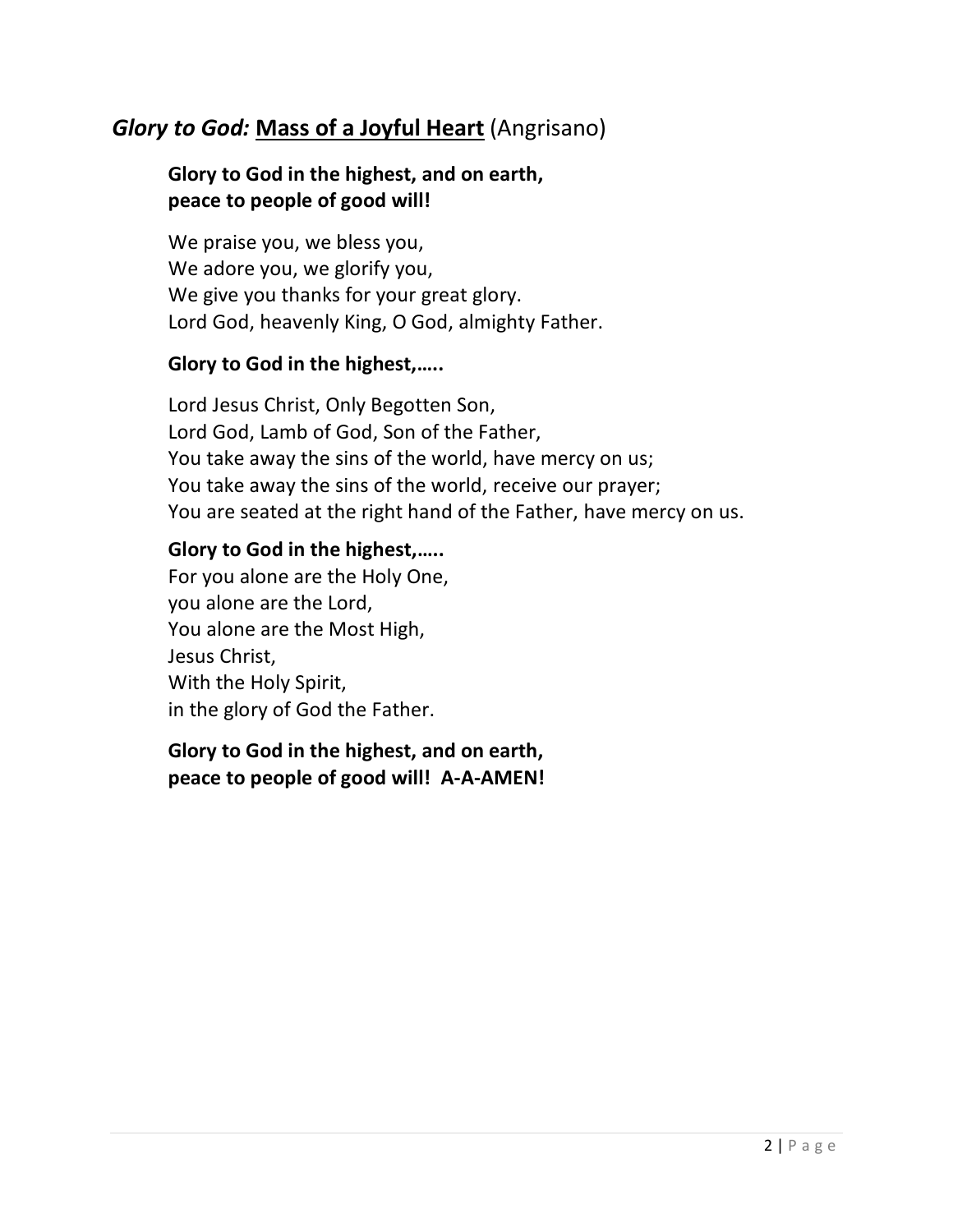## **LITURGY OF THE WORD**

#### **First Reading:**

*Psalm 63*: My Soul is Thirsting *(Common Psalm for Ordinary Time)*

### **My Soul is thirsting for you O, Lord Thirsting for you my God!.** (2)

*Music: © 2000 [Steve Angrisano,](https://www.google.com/search?sxsrf=AOaemvJruKsjUNMTmUIDu5apUm66SKSoKQ:1631300827959&q=Steve+Angrisano&stick=H4sIAAAAAAAAAOPgE-LVT9c3NEw2zi1PzzVKV-LSz9U3MCwuMzct1FLKTrbSzy0tzkzWL0pNzi9KycxLj0_OKS0uSS2ySiwqySwuWcTKH1ySWpaq4JiXXpRZnJiXv4OVEQC8gvbWVgAAAA&sa=X&sqi=2&ved=2ahUKEwjByvySjfXyAhVLq5UCHUIEA8QQmxMoAXoECAUQAw) [Tom Hemby,](https://www.google.com/search?sxsrf=AOaemvJruKsjUNMTmUIDu5apUm66SKSoKQ:1631300827959&q=Tom+Hemby&stick=H4sIAAAAAAAAAOPgE-LVT9c3NEw2zi1PzzVKV-LSz9U3MCzLrjIv0lLKTrbSzy0tzkzWL0pNzi9KycxLj0_OKS0uSS2ySiwqySwuWcTKGZKfq-CRmptUuYOVEQDgO5u1UAAAAA&sa=X&sqi=2&ved=2ahUKEwjByvySjfXyAhVLq5UCHUIEA8QQmxMoAnoECAUQBA) [Brian Green,](https://www.google.com/search?sxsrf=AOaemvJruKsjUNMTmUIDu5apUm66SKSoKQ:1631300827959&q=my+soul+is+thirsting+brian+green&stick=H4sIAAAAAAAAAOPgE-LVT9c3NEw2zi1PzzVKV4JwkyqMsjMKii21lLKTrfRzS4szk_WLUpPzi1Iy89Ljk3NKi0tSi6wSi0oyi0sWsSrkVioU55fmKGQWK5RkZBYVlwBVKSQVZSbmKaQXpabm7WBlBAArG_FyagAAAA&sa=X&sqi=2&ved=2ahUKEwjByvySjfXyAhVLq5UCHUIEA8QQmxMoA3oECAUQBQ) [Tabetha Fair,](https://www.google.com/search?sxsrf=AOaemvJruKsjUNMTmUIDu5apUm66SKSoKQ:1631300827959&q=Tabetha+Fair&stick=H4sIAAAAAAAAAOPgE-LVT9c3NEw2zi1PzzVKV4Jwk0rijQyL8-K1lLKTrfRzS4szk_WLUpPzi1Iy89Ljk3NKi0tSi6wSi0oyi0sWsfKEJCallmQkKrglZhbtYGUEAIWA85FWAAAA&sa=X&sqi=2&ved=2ahUKEwjByvySjfXyAhVLq5UCHUIEA8QQmxMoBHoECAUQBg) [Gene Miller](https://www.google.com/search?sxsrf=AOaemvJruKsjUNMTmUIDu5apUm66SKSoKQ:1631300827959&q=Gene+Miller+Musician&stick=H4sIAAAAAAAAAOPgE-LVT9c3NEw2zi1PzzVKV4JwkyosisuNs_K0lLKTrfRzS4szk_WLUpPzi1Iy89Ljk3NKi0tSi6wSi0oyi0sWsYq4p-alKvhm5uSkFin4ghRnJubtYGUEAIFEP9leAAAA&sa=X&sqi=2&ved=2ahUKEwjByvySjfXyAhVLq5UCHUIEA8QQmxMoBXoECAUQBw) Published by OCP, SpiritandSong.com*

#### **Second Reading:**

#### *Gospel Greeting:* **Everybody Sing Alleluia** (Melendez)

**Everybody sing alleluia! Everybody praise His name! Everybody sing alleluia! Praise His name today!**

**Verse 1:** I was walking in the dark And could not see the light. Jesus came into my life, And made everything alright!

> *Tony Melendez & Augie Leak © 1997 spiritandsong.com All Rights Reserved*

**Gospel**:

**Homily**

**Creed**

**Universal Prayer**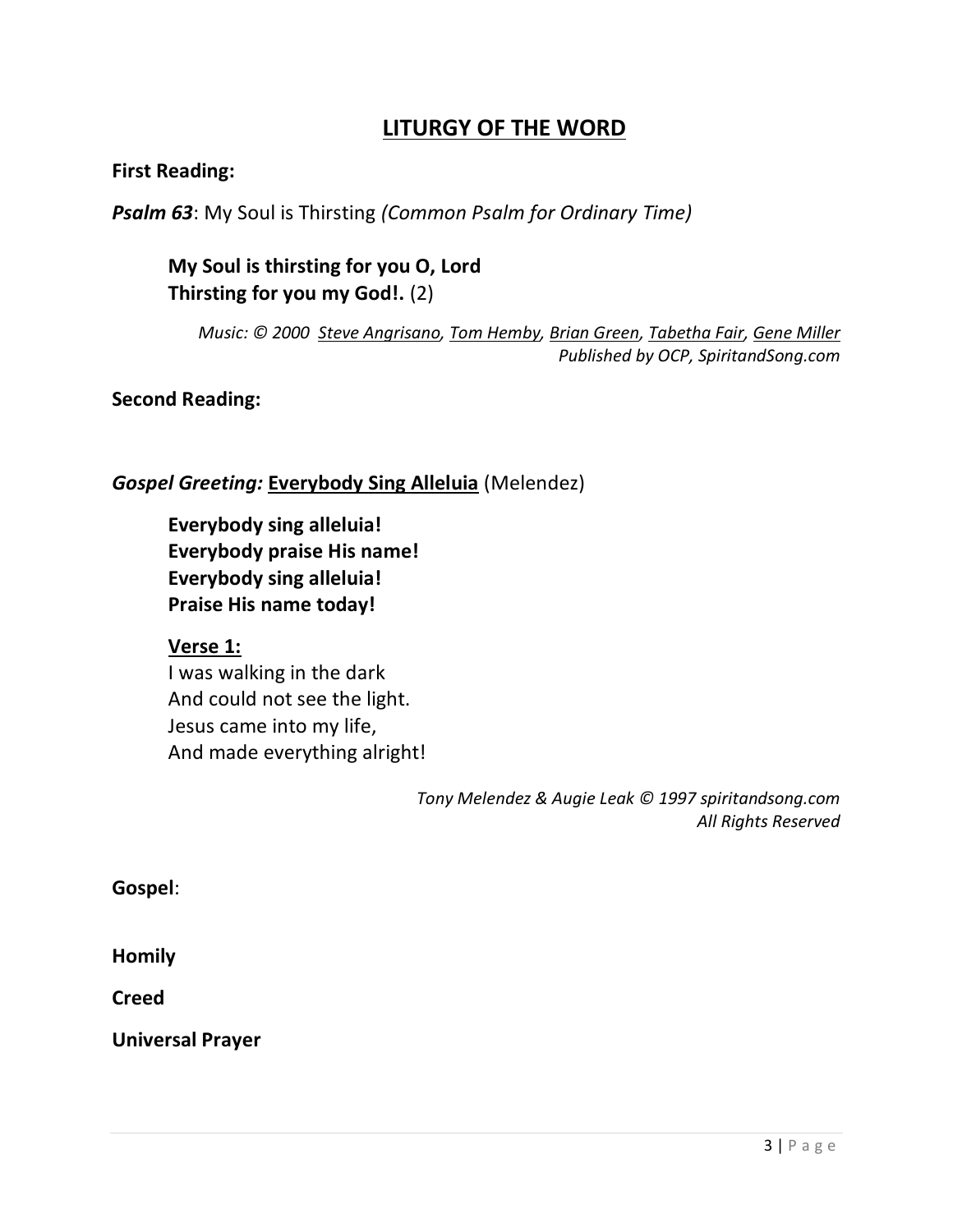# **LITURGY OF THE EUCHARIST**

### *Preparation of Gifts & Altar: : 10,000 Reasons (Bless The Lord)*

#### **Chorus:**

Bless the Lord O my soul, O - O - O my soul Worship His holy name Sing like never before, O my soul I'll worship Your holy name

**V.1** The sun comes up it's a new day dawning It's time to sing Your song again Whatever may pass and whatever lies before me, Let me be singing when the evening comes! *(Chorus)*

**V.2** You're rich in love and You're slow to anger Your name is great and Your heart is kind For all Your goodness I will keep on singing Ten thousand reasons for my heart to find *(Chorus)*

**V.3** And on that day when my strength is failing The end draws near and my time has come Still my soul will sing Your praise unending Ten thousand years and then forevermore *(Chorus)*

#### **Chorus:**

Bless the Lord O my soul,  $O - O - O$  my soul Worship His holy name Sing like never before, O my soul I'll worship Your holy name

#### **Final Ending:**

Worship Your holy name Lord I'll worship Your holy name!

*Jonas Myrin | Matt Redman © 2011 Atlas Mountain Songs (Admin. by Capitol CMG Publishing) sixsteps Music (Admin. by Capitol CMG Publishing)Thankyou Music (Admin. by Capitol CMG Publishing) worshiptogether.com songs (Admin. by Capitol CMG Publishing) All Rights Reserved.*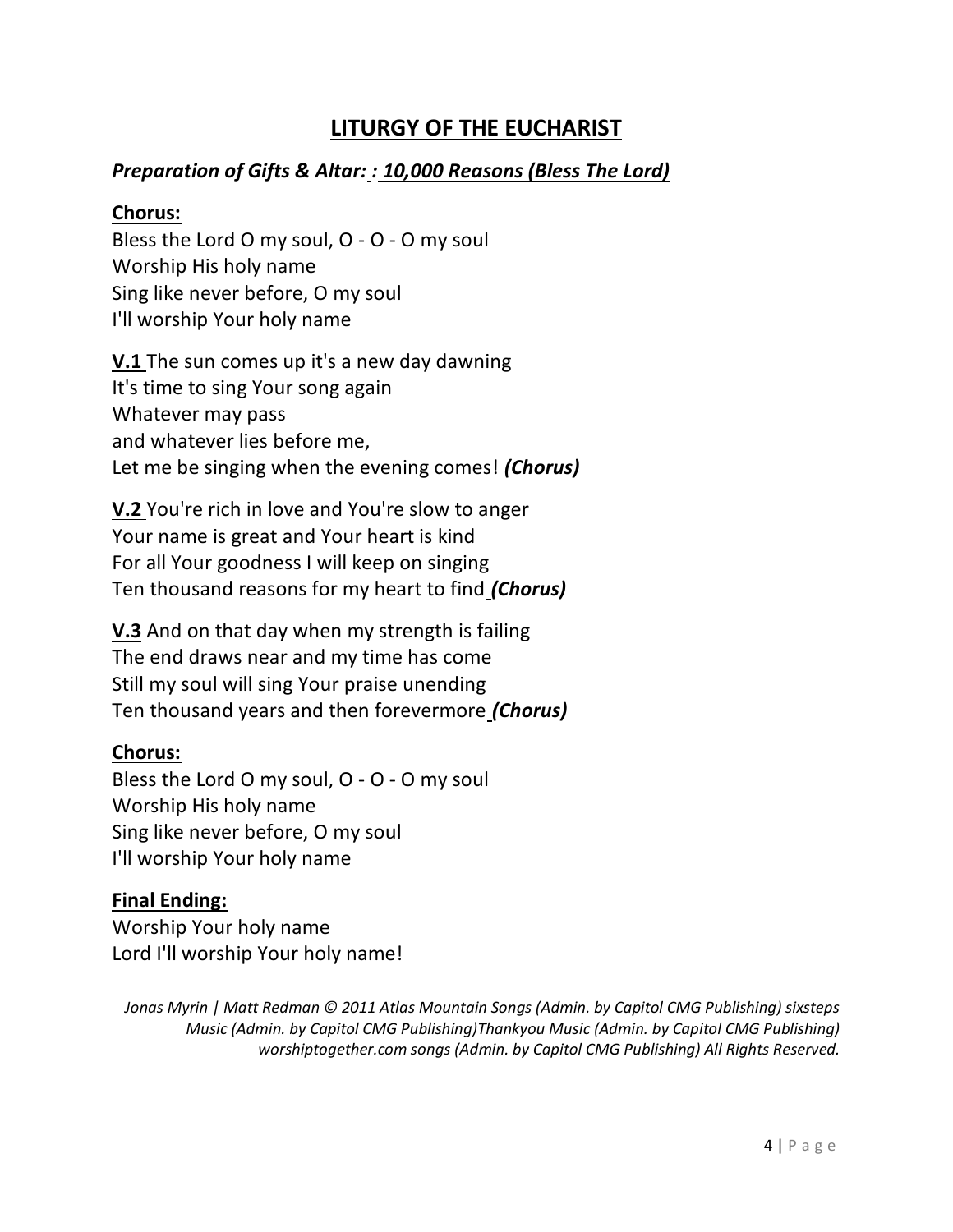## *Eucharistic Acclamations:* **Mass of a Joyful Heart** (Angrisano)

Holy, Holy – We Proclaim Your Death – Amen

# **COMMUNION RITE**

#### **Our Father**

*Lamb of God:* **Mass of a Joyful Heart** (Angrisano)

#### *Communion Song 1:* **You Are My King (Amazing Love)** (Foote)

#### **Bridge:**

You are my King, Jesus You are my King! Jesus You are my King! Jesus You are my King!

### **Chorus:**

Amazing love! How can it be, that You my King would die for me! Amazing love! I know it's true, It's my joy to honor You, In all I do I honor You!

**V.1** I'm forgiven, Because You were forsaken. I'm accepted. You were condemned. I'm alive and well. Your Spirit is within me, Because You died And rose again! *(chorus)*

*Billy J. Foote © 1996 worshiptogether.com songs (Admin. by Capitol CMG Publishing) All Rights Reserved*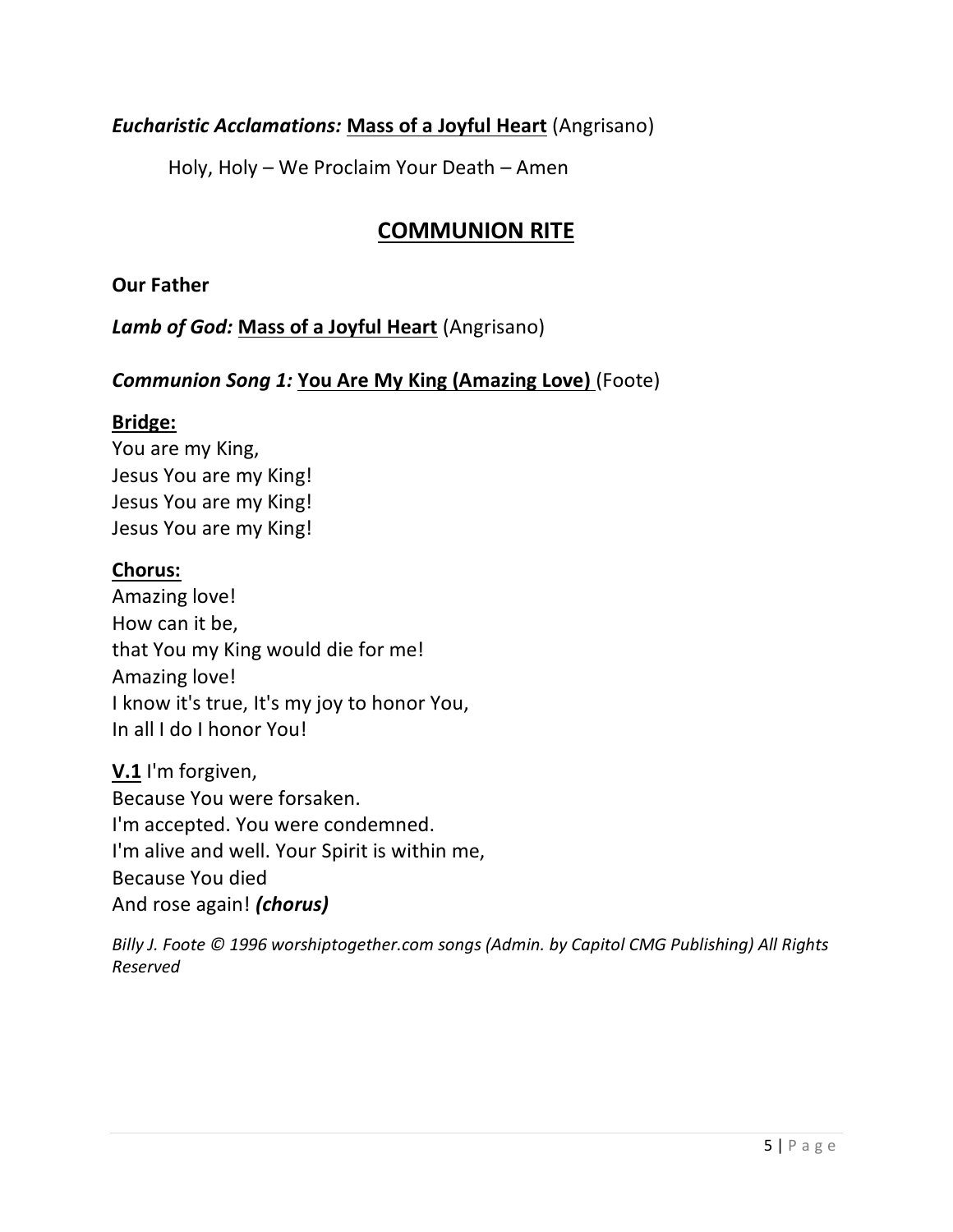### *Communion Song 2* **One Thing Remains (Your Love Never Fails)**

V.1 Higher than the mountains that I face Stronger than the power of the grave Constant in the trial and the change One thing remains One thing remains Your love, Your love, Your love, will never change

Chorus: Your love never fails It never gives up Never runs out on me *(repeat 3X)* Your love!

V.2 On and on and on and on it goes It overwhelms and satisfies my soul And I never ever have to be afraid One thing remains One thing remains

Bridge: In death, in life, I'm confident and cover'd by the power Of your great love My debt, is paid. There's nothing that can separate My heart, from Your great love *(repeat then final chorus)*

*Brian Johnson | Christa Black Gifford | Jeremy Riddle © 2010 ChristaJoy Music Publishing (Admin. by Bethel Music Publishing) Mercy / Vineyard Publishing (Admin. by Vineyard Music USA) Bethel Music Publishing*